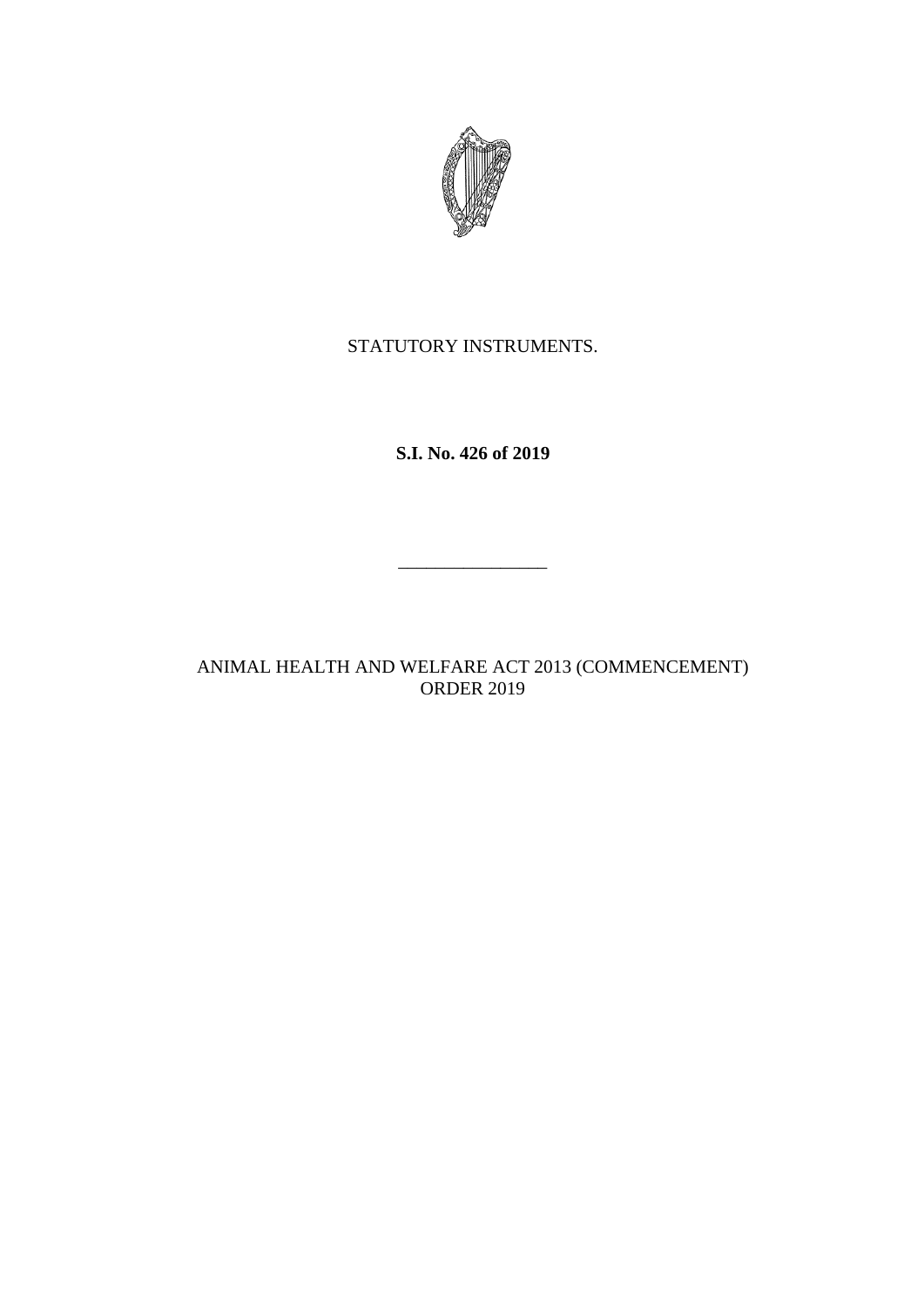## S.I. No. 426 of 2019

Animal Health and Welfare Act 2013 (Commencement) Order 2019

I, MICHAEL CREED, Minister for Agriculture, Food and the Marine, in exercise of the powers conferred on me by section 1(2) and (3) of the Animal Health and Welfare Act 2013 (No. 15 of 2013), hereby order as follows:

1. This Order may be cited as the Animal Health and Welfare Act 2013 (Commencement) Order 2019.

2. The day appointed as the day on which Part 5 of the Animal Health and Welfare Act 2013 (No. 15 of 2013), in so far as it relates to porcine animals slaughtered or exported live from the State, comes into operation is the  $1<sup>st</sup>$  day of September 2019 .



GIVEN under my Official Seal 17 July, 2019.

MICHAEL CREED, Minister for Agriculture, Food and the Marine.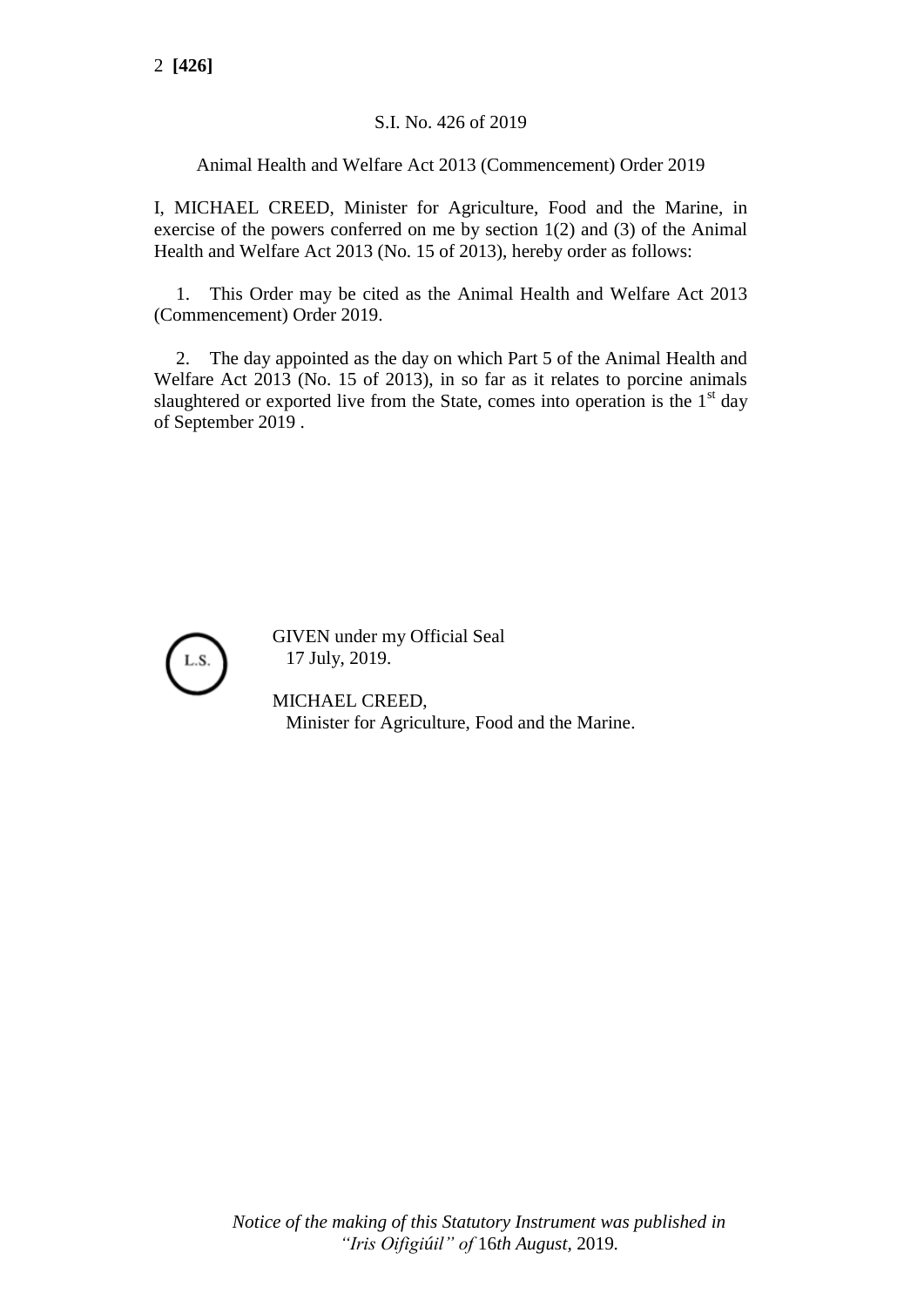## **Explanatory Note**

*(This note is not part of the instrument and does not purport to be a legal interpretation).*

This Order brings Part 5 of the Animal Health and Welfare Act 2013 into operation in so far as it relates to porcine animals.